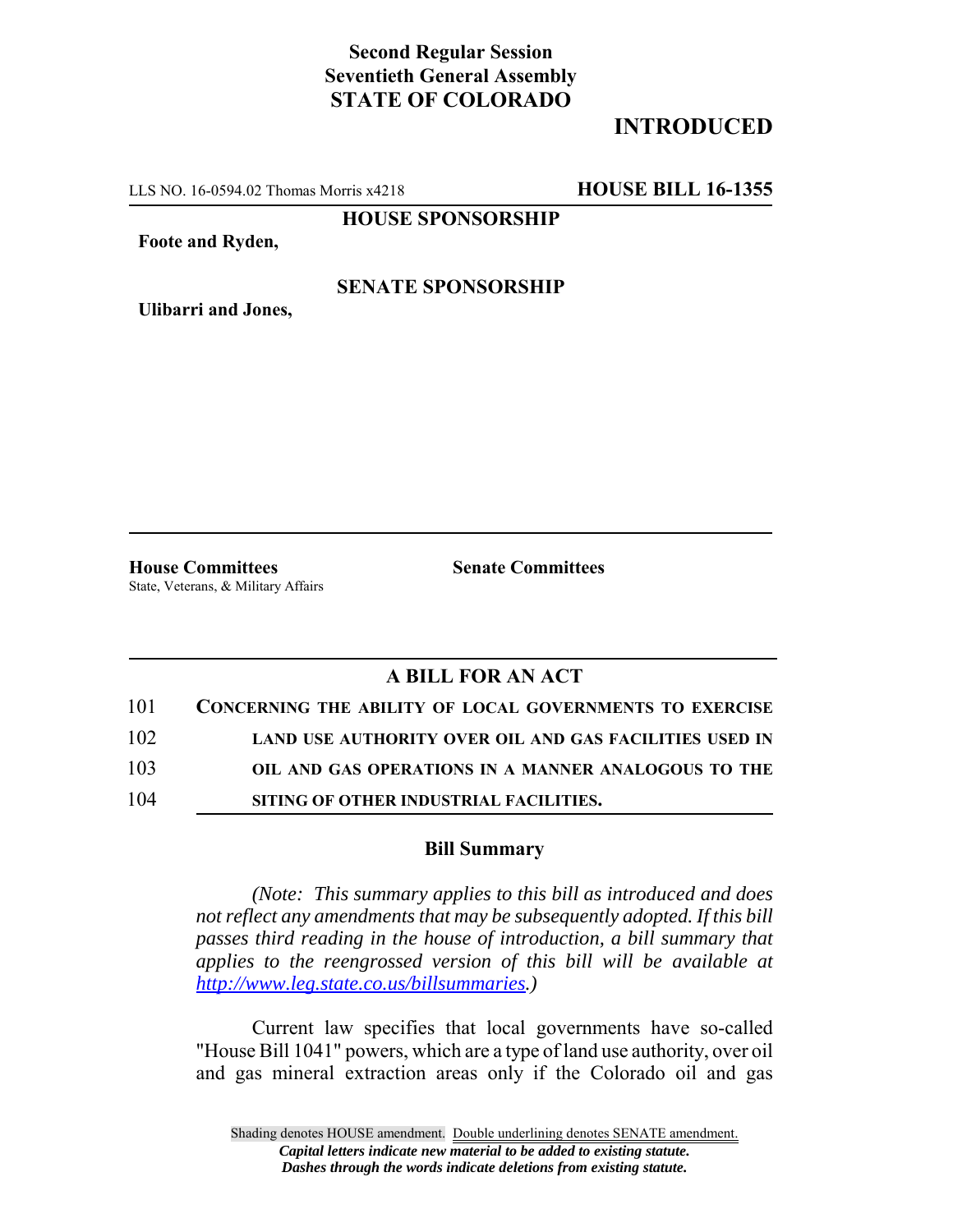conservation commission has identified a specific area for designation; **sections 2 and 3** repeal that limitation.

**Section 4** includes specific authority to regulate the siting of oil and gas facilities in counties' existing land use authority. **Section 5** makes the same changes with regard to municipalities' existing land use authority.

**Sections 6 and 7** specify that the Colorado oil and gas conservation commission's authority to regulate oil and gas operations, including the siting of oil and gas facilities, does not exempt oil and gas facilities from local governments' siting authority and that oil and gas operators must ensure that the location of oil and gas facilities complies with city, town, county, or city and county siting regulations.

1 *Be it enacted by the General Assembly of the State of Colorado:*

2 **SECTION 1. Legislative declaration.** (1) The general assembly

- 3 hereby:
- 4 (a) Finds that:

 (I) Local governments can determine where new industrial activities occur within their jurisdiction through zoning ordinances and resolutions, and the exercise of this authority is one of the main and most commonly exercised functions of local government;

9 (II) Under applicable statutes and case law, the Colorado oil and 10 gas conservation commission has authority over the siting of oil and gas 11 facilities in every jurisdiction around the state; and

12 (III) As a result of this, there is substantial uncertainty and 13 disagreement regarding the legal effect of this overlap between local 14 governments' siting authority and the commission's siting authority;

- 
- 15 (b) Determines that:

 (I) The differences between rural and urban areas, west slope and front range, mountains and plains, and different geological formations mean that statewide siting rules provide an ineffective protection for the public, and therefore the current legal structure is not working because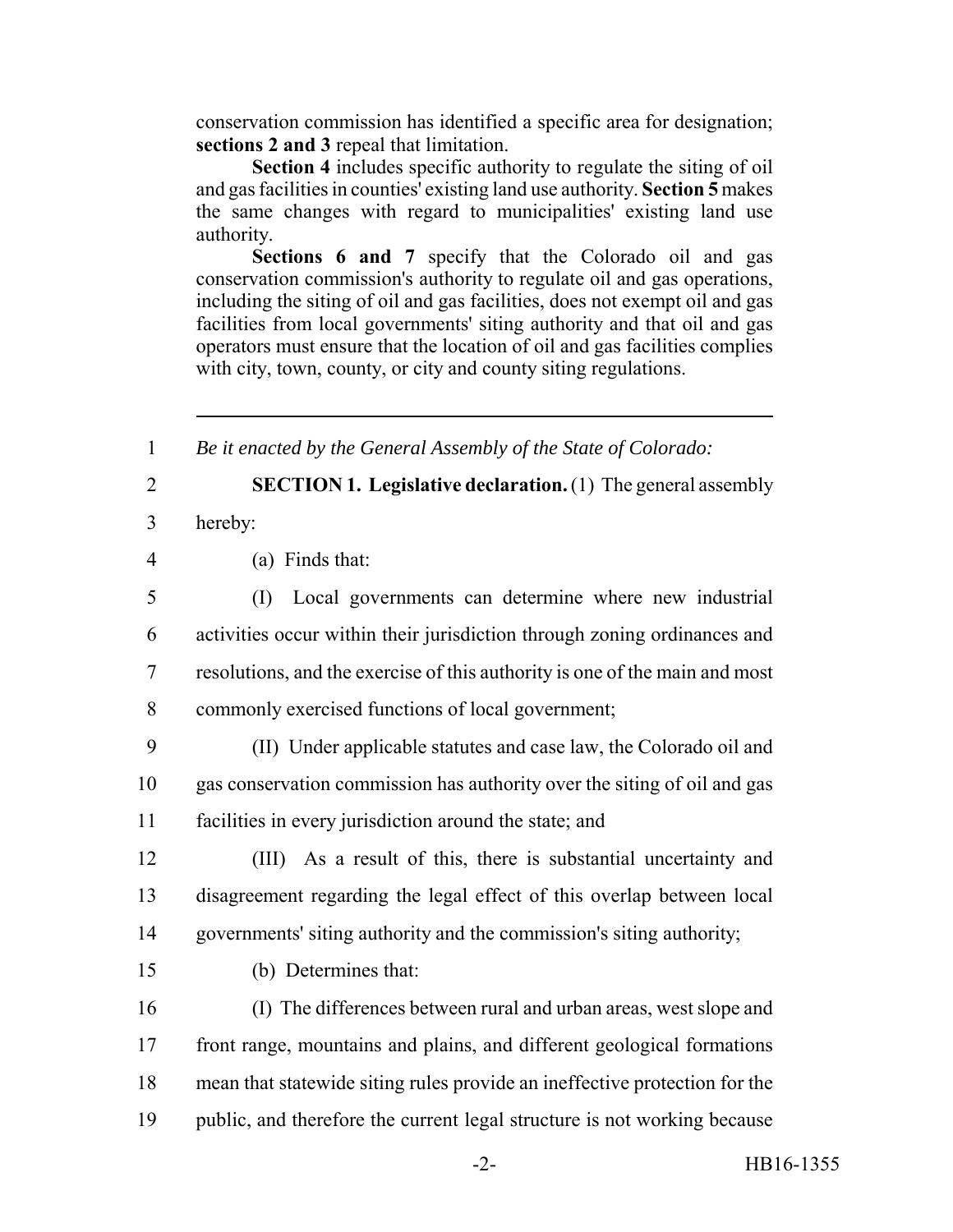the state rules governing the siting of industrial oil and gas facilities do not work for all communities;

 (II) The commission's 2013 rule-making regarding setbacks and water quality, the commission's 2014 rule-making regarding oil and gas drilling in flood plains, and the most recent commission rule-making regarding large-scale oil and gas operations are all examples of the commission's inability to adequately address local concerns regarding oil and gas operations; and

 (III) The governing bodies of local governments are in the best position to determine the appropriate locations for oil and gas facilities and will properly balance the interests of all property owners as well as the effects on public health, wildlife, and the environment; and

 (c) Declares that it is in the interest of the state of Colorado to clarify that, while the commission should continue to exercise its existing authority over the location of oil and gas facilities, the oil and gas industry is not exempt from local governments' authority to control the siting of oil and gas facilities through existing zoning and land use authority just as they do for every other industry.

 **SECTION 2.** In Colorado Revised Statutes, 24-65.1-202, **repeal** (1) (d) as follows:

 **24-65.1-202. Criteria for administration of areas of state interest.** (1) (d) Unless an activity of state interest has been designated 23 or identified or unless it includes part or all of another area of state 24 interest, an area of oil and gas development shall not be designated as an 25 area of state interest unless the state oil and gas conservation commission 26 identifies such area for designation.

**SECTION 3.** In Colorado Revised Statutes, 24-65.1-302, **repeal**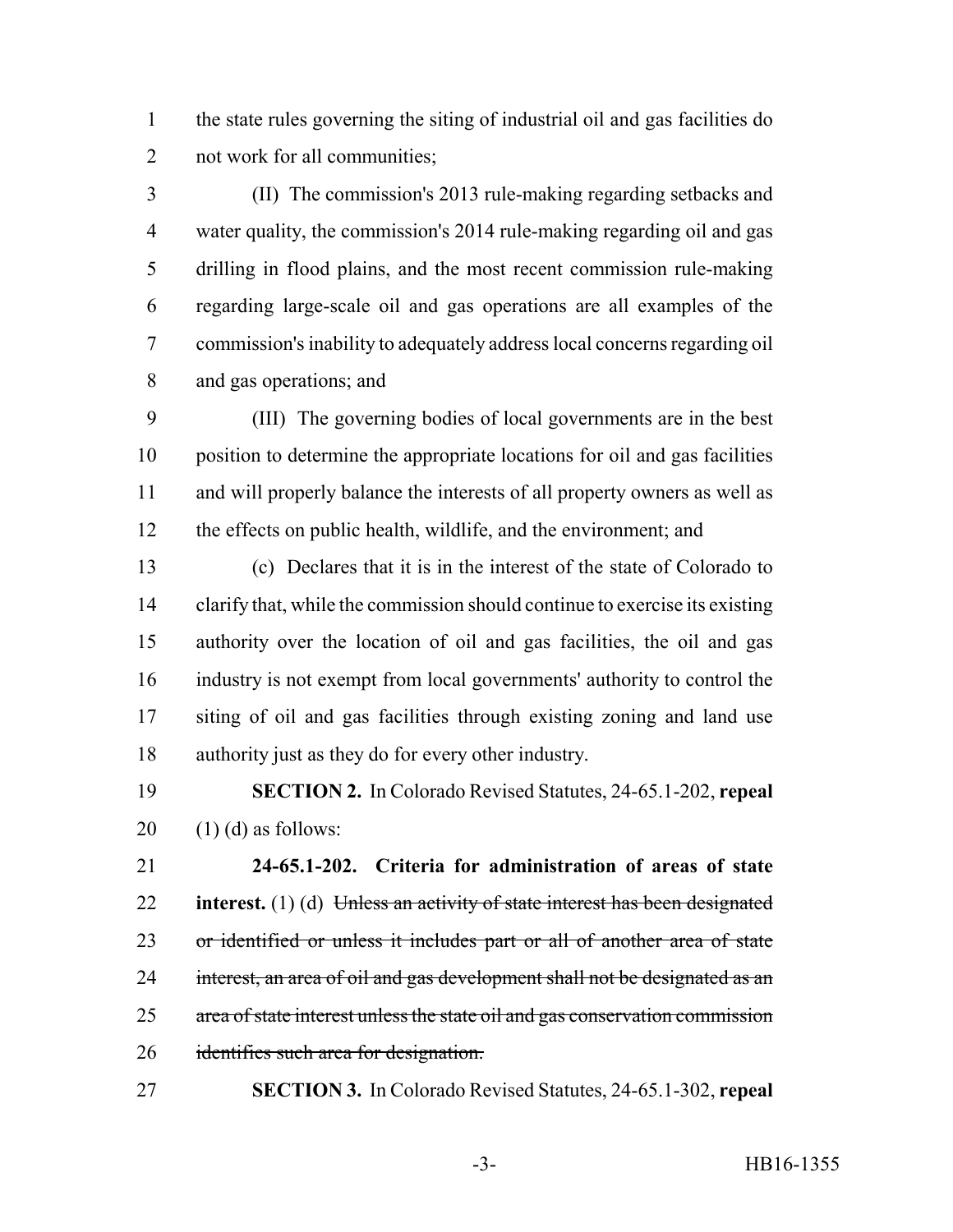(3) as follows:

 **24-65.1-302. Functions of other state agencies.** (3) Pursuant to 3 section  $24-65.1-202$  (1) (d), the oil and gas conservation commission of 4 the state of Colorado may identify an area of oil and gas development for designation by local government as an area of state interest. **SECTION 4.** In Colorado Revised Statutes, 30-28-113, **amend** (1) (a) (V) and (1) (a) (VI); and **add** (1) (a) (VII) as follows: **30-28-113. Regulation of size and use - districts - repeal.** (1) (a) Except as otherwise provided in section 34-1-305, C.R.S., when the county planning commission of any county makes, adopts, and certifies to the board of county commissioners plans for zoning the unincorporated territory within any county, or any part thereof, including both the full text of a zoning resolution and the maps, after public hearing 14 thereon, the board of county commissioners, by resolution, may regulate, in any portions of such county that lie outside of cities and towns: 16 (V) Access to sunlight for solar energy devices; and (VI) The uses of land for trade, industry, residence, recreation, or other purposes and for flood control; AND (VII) THE SITING OF OIL AND GAS FACILITIES. **SECTION 5.** In Colorado Revised Statutes, 31-23-301, **amend** (1) as follows: **31-23-301. Grant of power.** (1) (a) Except as otherwise provided in section 34-1-305, C.R.S., for the purpose of promoting health, safety, morals, or the general welfare of the community, including energy conservation and the promotion of solar energy utilization, the governing 26 body of each municipality is empowered to MAY regulate and restrict: (I) The height, number of stories, and size of buildings and other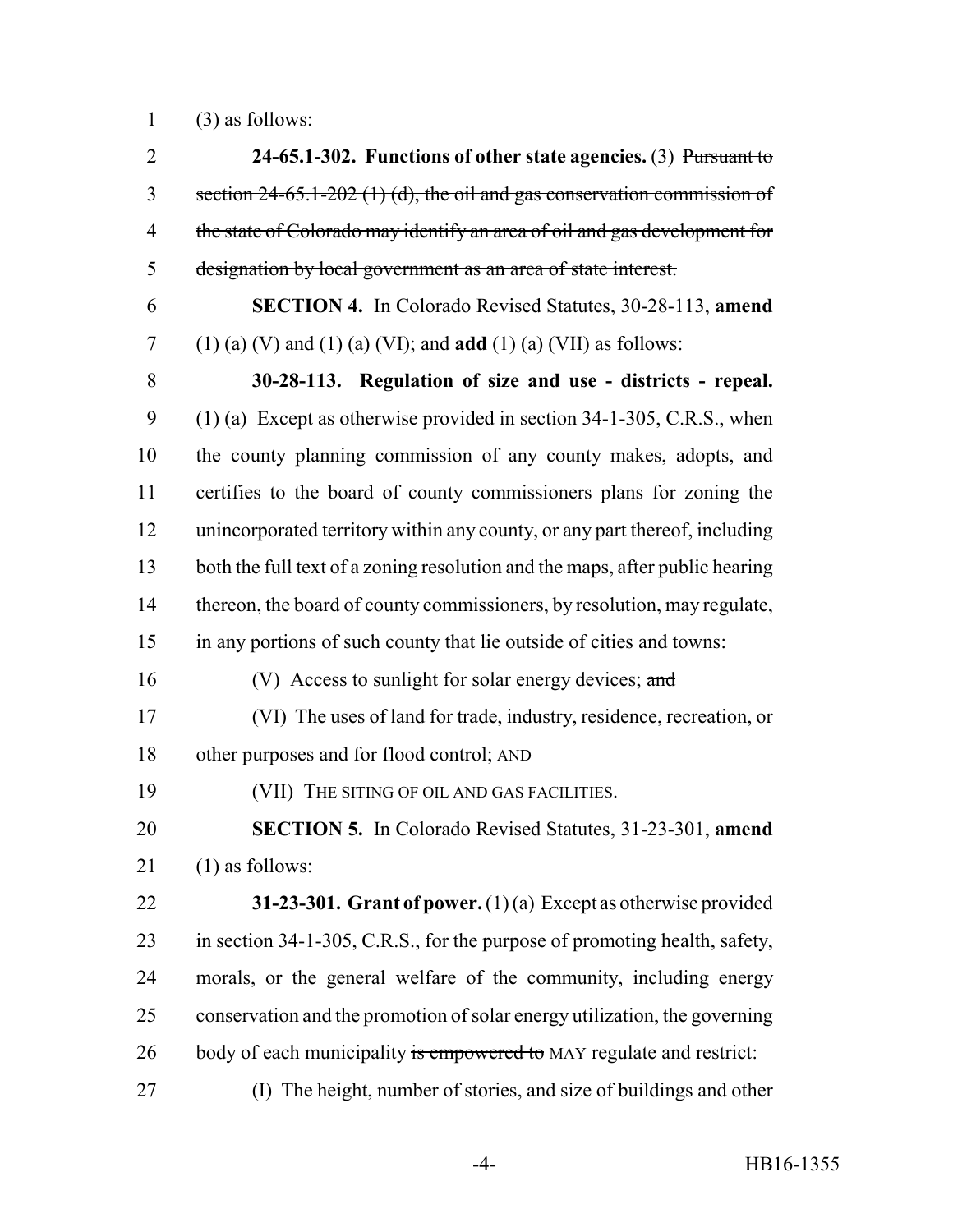structures;

(II) The percentage of A lot that may be occupied;

(III) The size of yards, courts, and other open spaces;

(IV) The density of population;

(V) The height and location of trees and other vegetation; and

 (VI) The location and use of buildings, structures, and land for trade, industry, residence, or other purposes; AND

(VII) THE SITING OF OIL AND GAS FACILITIES.

 (b) Regulations and restrictions of the height, number of stories, and the height and location of trees and other vegetation shall not apply to existing buildings, structures, trees, or vegetation except for new growth on such vegetation. Such regulations shall provide that a board of adjustment may determine and vary their application in harmony with their general purpose and intent and in accordance with general or specific rules contained in such regulations.

16 (c) Subject to the provisions of subsection (2) of this section and 17 to the end that adequate safety may be secured, said THE governing body 18 also has power to MAY establish, regulate, restrict, and limit such uses on or along any storm or floodwater runoff channel or basin, as such storm or floodwater runoff channel or basin has been designated and approved 21 by the Colorado water conservation board, in order to lessen or avoid the hazards to persons and damage to property resulting from the accumulation of storm or floodwaters.

24 (d) Any ordinance enacted under authority of this part 3 shall MUST exempt from the operation thereof any building or structure as to which satisfactory proof is presented to the board of adjustment that the present or proposed situation of such building or structure is reasonably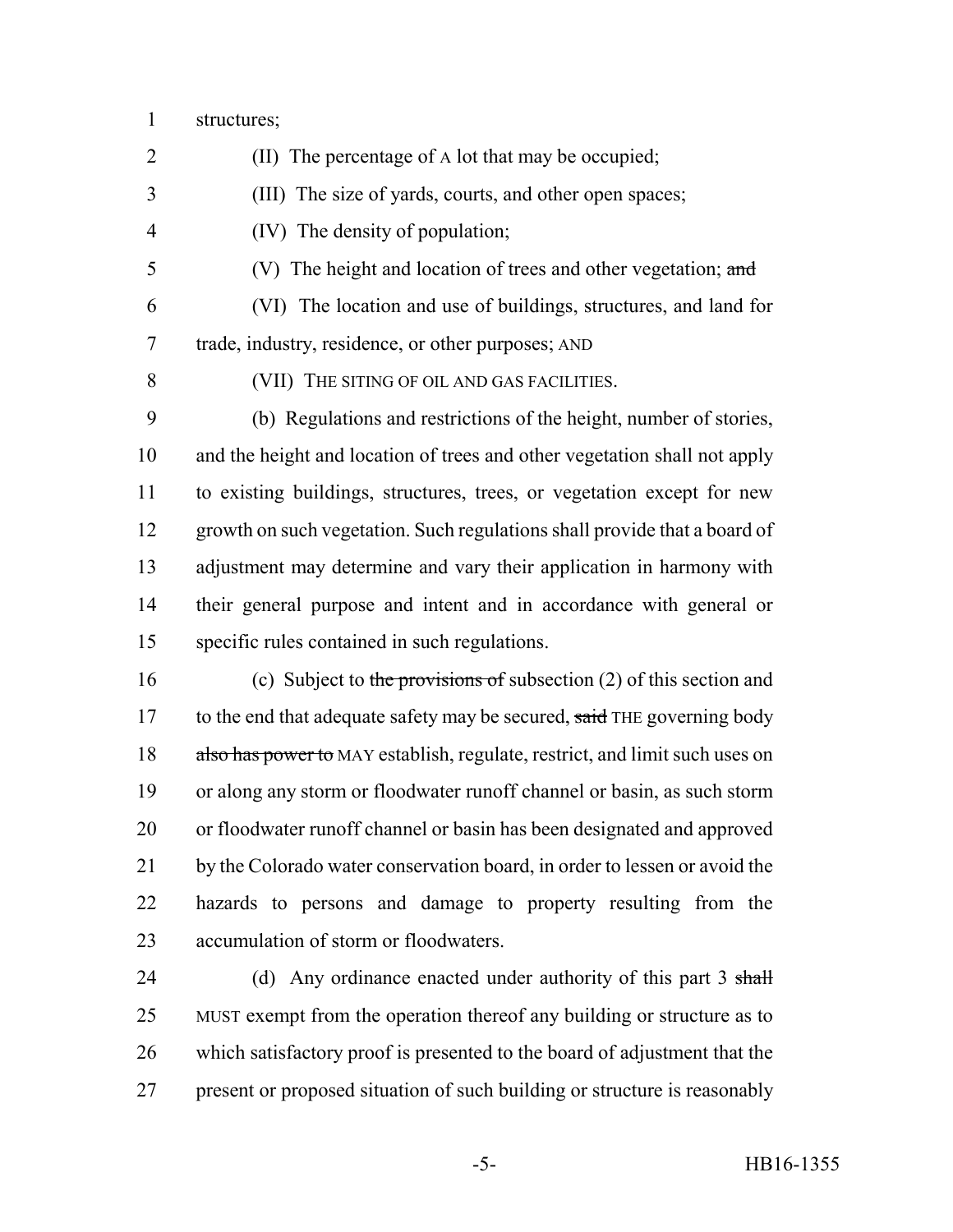necessary for the convenience or welfare of the public.

 **SECTION 6.** In Colorado Revised Statutes, 34-60-105, **amend**  $3 \quad (1)$  as follows:

 **34-60-105. Powers of commission.** (1) (a) The commission has jurisdiction over all persons and property, public and private, necessary 6 to enforce the provisions of this article, and has the power to make and enforce rules regulations, and orders pursuant to this article and to do 8 whatever may reasonably be necessary to carry out the provisions of this article.

 (b) Any delegation of authority to any other state officer, board, or commission to administer any other laws of this state relating to the conservation of oil or gas, or either of them, is hereby rescinded and withdrawn and such authority is unqualifiedly conferred upon the 14 commission, as provided in this section; EXCEPT THAT NOTHING IN THIS ARTICLE EXEMPTS THE LOCATION OF OIL AND GAS FACILITIES USED IN OIL AND GAS OPERATIONS FROM LOCAL GOVERNMENTS' SITING AUTHORITY AS 17 PROVIDED IN PART 1 OF ARTICLE 28 OF TITLE 30 AND PARTS 2 AND 3 OF 18 ARTICLE 23 OF TITLE 31, C.R.S.

 (c) Any person, or the attorney general on behalf of the state, may apply for any hearing before the commission, or the commission may ITSELF initiate proceedings, upon any question relating to the administration of this article, and jurisdiction is conferred upon the 23 commission to hear and determine the same QUESTION and enter its rule 24 regulation, or order with respect thereto TO THE QUESTION.

 **SECTION 7.** In Colorado Revised Statutes, 34-60-106, **add** (18) as follows:

**34-60-106. Additional powers of commission - rules.** (18) AN